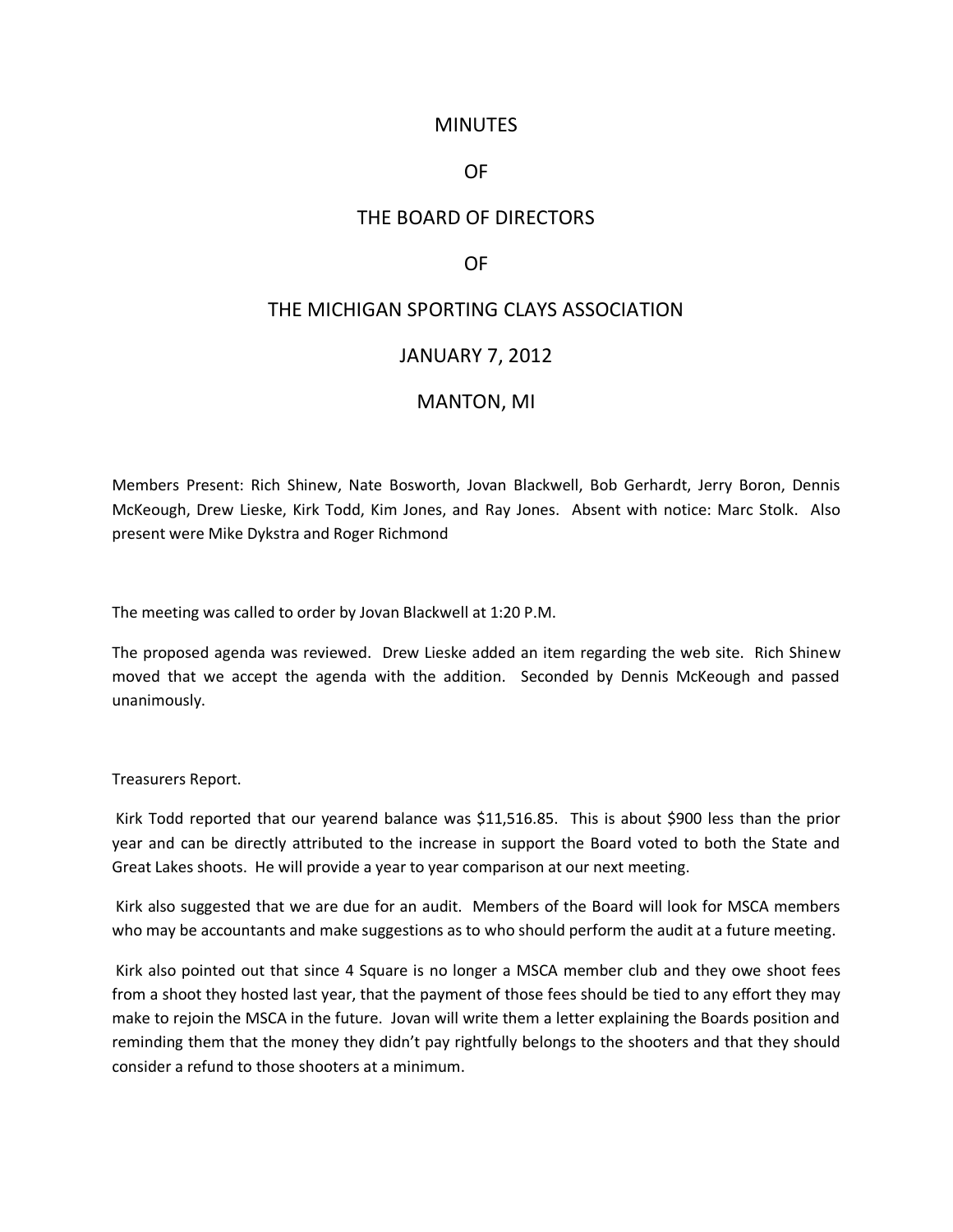A discussion was held regarding the use of PayPal by the clubs to pay their shoot fees. We are currently incurring a small cost to make that service available to the clubs. It was decided to continue with PayPal for 2012 and make a decision regarding cost and effectiveness after this year.

Kim moved to accept the Treasurers report. It was seconded by Ray and passed unanimously.

## Election of 2012 Officers

President. Jovan Blackwell was nominated by Kirk Todd and seconded by Kim Jones. Jovan was elected unanimously by the Board to serve as President.

Vice President. Ray Jones was nominated by Kirk and seconded by Dennis McKeough. The Board unanimously approved Ray as Vice President.

Treasurer. Kirk Todd was again nominated to continue another year as Treasurer by Kim and supported by Jovan. Kirk was unanimously approved to serve another year as treasurer.

Secretary. Bob Gerhardt was nominated by Kim and seconded by Kirk to serve another year as Secretary. The Board voted unanimously to approve Bob Gerhardt as Secretary for 2012.

## Discussion of Board Terms.

In order for the Board terms to conform to the policy adopted in 2011 where only 1/3 third of the Board is up for election in any one year. Slight changes needed to be made to terms of existing Board members. Jovan Blackwell and Bob Gerhardt agreed to extend their terms one year to expire in 2013. Nate Bosworth agreed to decrease his term one year to expire in 2013 also. The Board terms now are as follow:

2012 Rich Shinew and Marc Stolk

2013 Bob Gerhardt, Jovan Blackwell, and Nate Bosworth

2014 Drew Lieske, Ray Jones, and Dennis McKeough

The above changes were approved unanimously by the Board

## Web Site

Drew Lieske requested that we add a web site update to the agenda. Drew proposed that we make the following additions to the web site:

1. Map of the MSCA member clubs.